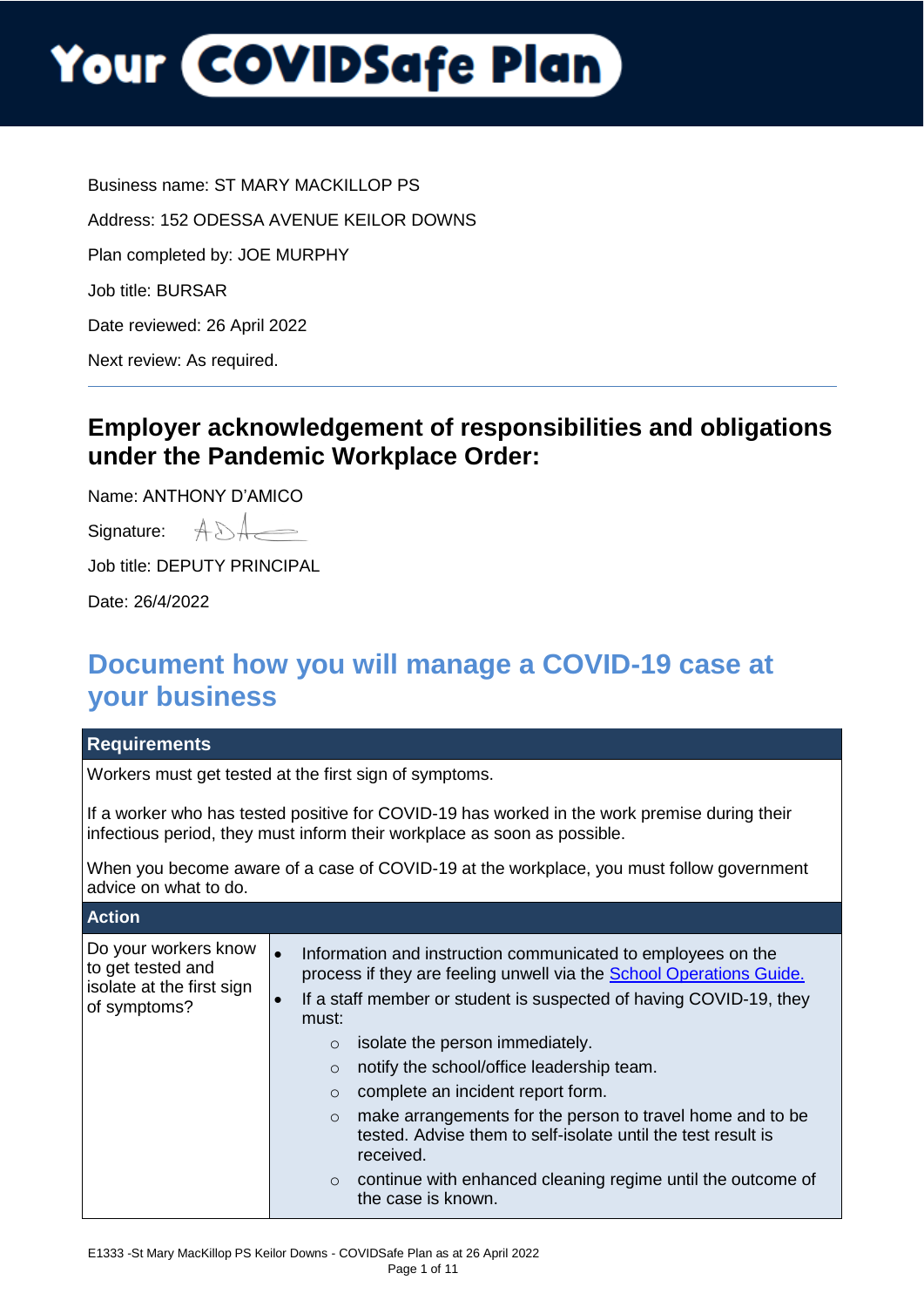|           | if the case is positive, facilitate a 'routine' clean of the facilities<br>$\circ$<br>as per the <b>Infectious Cleaning Guidelines</b> .              |
|-----------|-------------------------------------------------------------------------------------------------------------------------------------------------------|
|           | notify anyone potentially at risk to self-isolate and to also be<br>$\circ$<br>tested.                                                                |
|           | If a student or staff member tests positive to COVID19, either<br>$\circ$<br>through RA test or PCR test:                                             |
|           | they must isolate at home or in private accommodation for 7<br>$\circ$<br>days (inclusive of weekends) and do not attend school during<br>this period |
|           | They must inform the school that they have tested positive to<br>$\circ$<br>COVID-19                                                                  |
|           | A negative test is not required to return to school following<br>$\circ$<br>completion of 7 days of isolation.                                        |
|           | The school must report positive student cases via the<br>$\circ$<br>notification form on CEVN.                                                        |
|           | Staff members must report a positive test result and submit a<br>$\circ$<br>leave request.                                                            |
|           | The school should notify school community that there has been<br>$\circ$<br>a case at the school using the communication templates<br>available.      |
|           | If a student or staff member is a household contact or household-like<br>contact they are no longer required to quarantine. They must:                |
| $\bullet$ | Notify the school that they are a household or household-like contact<br>and that they are attending school during the 7-day period.                  |
| $\bullet$ | Follow the checklist for COVID contacts.                                                                                                              |
|           | Undertake rapid antigen testing 5 times within the 7-day period.                                                                                      |
|           | Wear a face mask at school when indoors during the 7-day period if<br>they are aged 8 years or above, unless they have a valid exemption.             |
|           | If symptomatic, stay/return home, take a rapid antigen test, or get a<br>PCR test if RA kit is unavailable.                                           |
| $\bullet$ | If a student or staff member has been in contact with a case of COVID-<br>19, including at school or at work, they must:                              |
| $\bullet$ | If asymptomatic, students and staff should continue to attend school<br>and monitor for symptoms.                                                     |
|           | If symptomatic, all students/staff must stay/return home, take a rapid<br>antigen test, or get a PCR test if a rapid antigen testing kit unavailable. |
|           | On receipt of a negative test result, and if well enough, the<br>student/staff member can return to school.                                           |
|           | If staff/students are too unwell to attend school, usual leave/absence<br>policies apply. Follow the <b>Checklist for COVID contacts</b> .            |
|           | The school is not required to seek rapid antigen test results from the<br>students or staff unless a positive test is returned.                       |
| $\bullet$ | The school must report positive student cases via the process<br>established by the diocesan education office.                                        |
| $\bullet$ | Staff members must report a positive test result and submit a leave<br>request.                                                                       |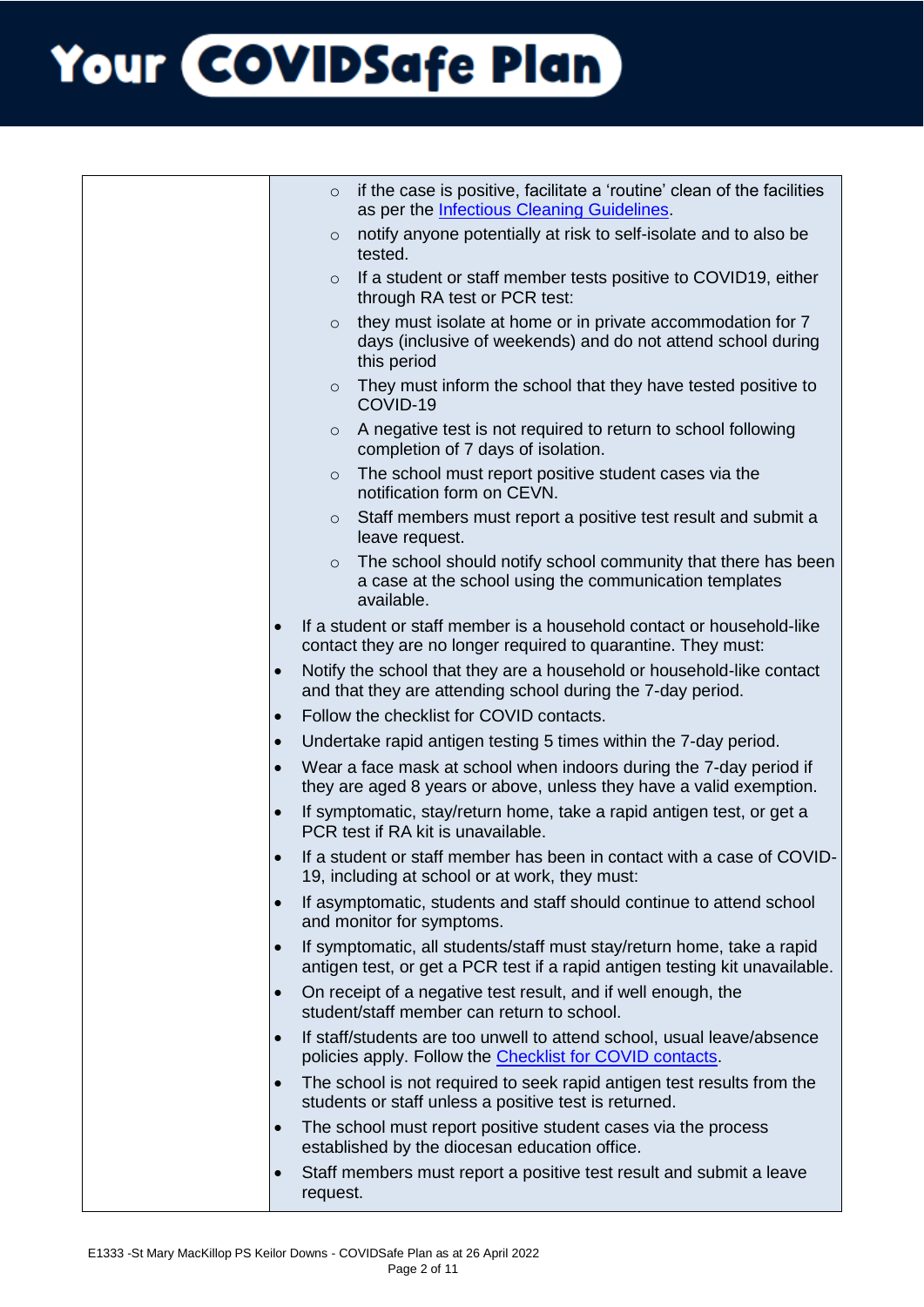|                                                                             | $\bullet$ | The school should notify school community that there has been a case<br>at the school using the communication templates available.                                                                                                                                                                                                                        |
|-----------------------------------------------------------------------------|-----------|-----------------------------------------------------------------------------------------------------------------------------------------------------------------------------------------------------------------------------------------------------------------------------------------------------------------------------------------------------------|
| Who will identify<br>workplace contacts?                                    | $\bullet$ | School principal will follow the steps as set out in the School<br>Operations Guide: Management of confirmed cases and household<br>contacts at school and Checklist for COVID contacts.                                                                                                                                                                  |
|                                                                             | $\bullet$ | Administration staff will be able to provide visitor, contractor, staff and<br>student records from the period of 48 hours prior to the onset of<br>symptoms in a suspected case of COVID-19.                                                                                                                                                             |
|                                                                             | $\bullet$ | Education contact tracing will no longer be a requirement, and a daily<br>notification (where applicable) will be provided to the affected<br>group/cohort/year level or to the whole school where a student or staff<br>member has (or multiple students or staff members) have returned a<br>positive COVID-19 test result and had attended the school. |
| Who will notify<br>workplace contacts<br>and advise on actions              | $\bullet$ | School principal will follow the steps as set out in the School<br>Operations Guide: Management of confirmed cases and household<br>contacts at school.                                                                                                                                                                                                   |
| to follow?                                                                  | $\bullet$ | Administration staff will be able to provide visitor, contractor, staff and<br>student records from the period of 48 hours prior to the onset of<br>symptoms in a suspected case of COVID-19.                                                                                                                                                             |
|                                                                             | $\bullet$ | Education contact tracing will no longer be a requirement, and a daily<br>notification (where applicable) will be provided to the affected<br>group/cohort/year level or to the whole school where a student or staff<br>member has (or multiple students or staff members) have returned a<br>positive COVID-19 test result and had attended the school. |
| Who will notify your<br>health and safety<br>representative?                | $\bullet$ | School principal will follow the steps as set out in the School<br>Operations Guide: Management of confirmed cases and household<br>contacts at school.                                                                                                                                                                                                   |
| Who will document the<br>actions taken?                                     | $\bullet$ | School principal will follow the steps as set out in the School<br>Operations Guide: Management of confirmed cases and household<br>contacts at school.                                                                                                                                                                                                   |
| Who will notify the<br>Department of Health?                                | $\bullet$ | School principal will follow the steps as set out in the School<br>Operations Guide: Management of confirmed cases and household<br>contacts at school.                                                                                                                                                                                                   |
| What will your<br>business do if you or<br>your workers need to<br>isolate? |           | A process has been established to manage the impact of an outbreak<br>and potential closure of the workplace. This is detailed in the<br>Coronavirus: School Closure - Reactive Communications Pack.                                                                                                                                                      |
|                                                                             | $\bullet$ | For all suspected COVID-19 cases, the school will inform all staff not<br>in close contact to be vigilant about the onset of symptoms.                                                                                                                                                                                                                    |
|                                                                             | $\bullet$ | Protocols have been established to self-manage the exposure in line<br>with public health guidance. Mandatory deep cleaning and<br>Departmental 'clearance' is no longer required.                                                                                                                                                                        |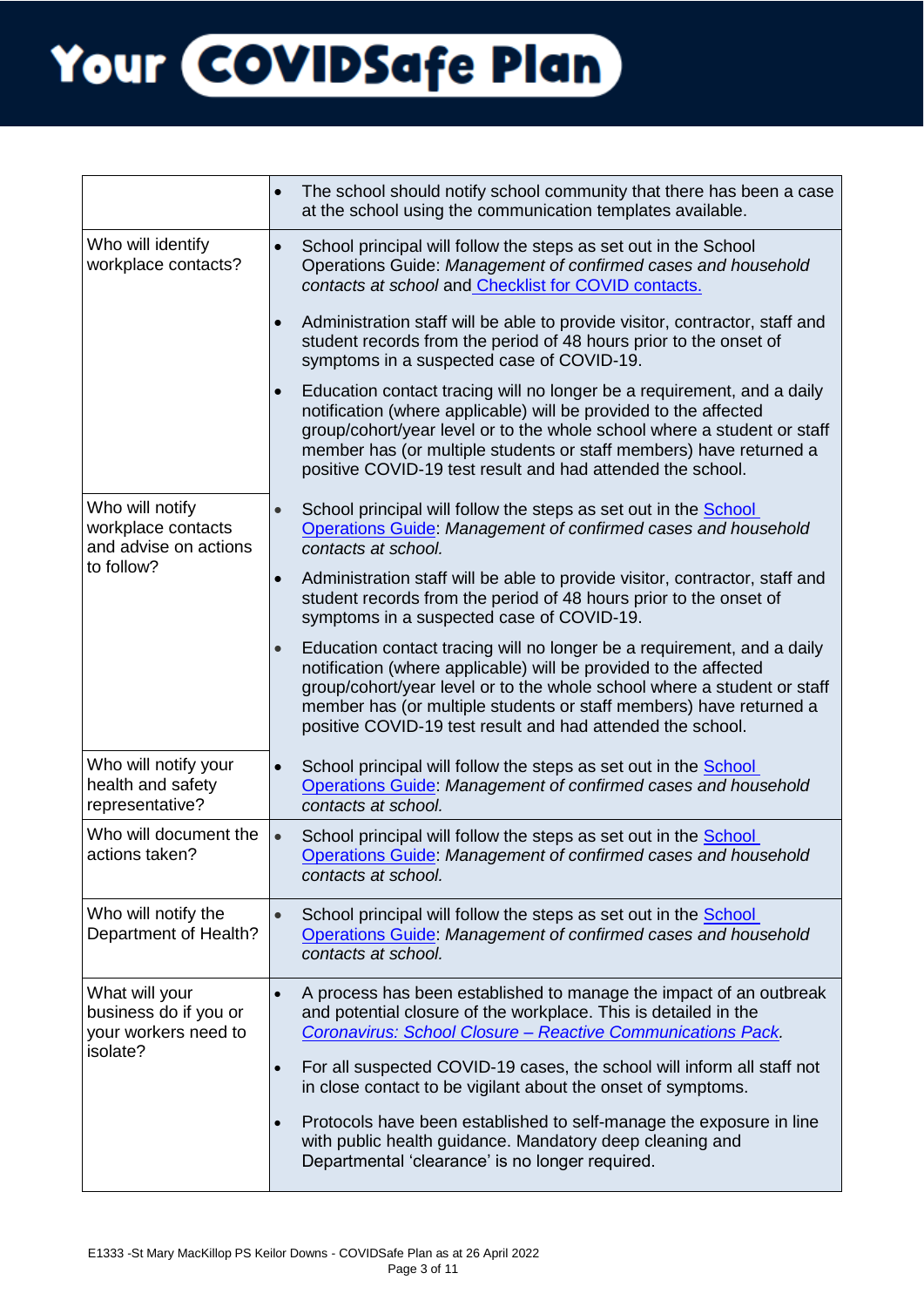|                                                                                                                                   | The school will on a case-by case basis undertake a routine clean in<br>the event of a positive case in the workplace and utilise the CECV<br>Infectious Cleaning Guidelines developed in conjunction with the<br>Victorian Department of Education and Training and the DH (where<br>necessary), and follow specialist advice from DH, where provided. The<br>cleaning contractor is certified under World Health Organisation<br>protocols to undertake infectious and enhanced cleans.<br>Potential closure and re-opening in the event of an outbreak to occur<br>$\bullet$<br>alongside specialist advice from DH who may be in contact. |  |
|-----------------------------------------------------------------------------------------------------------------------------------|-----------------------------------------------------------------------------------------------------------------------------------------------------------------------------------------------------------------------------------------------------------------------------------------------------------------------------------------------------------------------------------------------------------------------------------------------------------------------------------------------------------------------------------------------------------------------------------------------------------------------------------------------|--|
| <b>Recommendations</b>                                                                                                            |                                                                                                                                                                                                                                                                                                                                                                                                                                                                                                                                                                                                                                               |  |
| Where practical, consider rostering workers into groups (workplace bubbles). Avoid an overlap of<br>workers during shift changes. |                                                                                                                                                                                                                                                                                                                                                                                                                                                                                                                                                                                                                                               |  |
| <b>Action</b>                                                                                                                     |                                                                                                                                                                                                                                                                                                                                                                                                                                                                                                                                                                                                                                               |  |
| Have you rostered your $\cdot$<br>workers into groups?                                                                            | N/A. Workforce bubbles are not mandatory as per Victorian<br><b>COVIDSafe Settings.</b>                                                                                                                                                                                                                                                                                                                                                                                                                                                                                                                                                       |  |
| Is there an overlap of<br>workers during shift<br>changes?                                                                        | School leadership to liaise with employees regarding attendance, and<br>$\bullet$<br>to return to the workplace as required. Staff will be contacted in the<br>event there are changes to operations. Information obtained from the<br>employee regarding test result, date last attended the workplace, case<br>movement and areas of direct contact with the workplace will inform<br>contact tracing and cleaning arrangements.<br>Staff are encouraged to adhere to social distancing in shared spaces<br>$\bullet$<br>(i.e. staff rooms) or minimise time in shared facilities when taking<br>breaks, or eat at their desk/outdoors.     |  |
|                                                                                                                                   | No hot desking to occur.<br>$\bullet$                                                                                                                                                                                                                                                                                                                                                                                                                                                                                                                                                                                                         |  |

### **Make sure workers are fully vaccinated if working outside their home**

| To work on-site, many workers need to provide evidence to their employer that they are fully<br>vaccinated or have a valid proof of medical exemption.<br>for all workers who are working outside their homes.<br><b>Action</b>              |                                                                                                             |  |  |
|----------------------------------------------------------------------------------------------------------------------------------------------------------------------------------------------------------------------------------------------|-------------------------------------------------------------------------------------------------------------|--|--|
|                                                                                                                                                                                                                                              |                                                                                                             |  |  |
|                                                                                                                                                                                                                                              | If there is a vaccine requirement for your sector or facility, sight and record the vaccination certificate |  |  |
|                                                                                                                                                                                                                                              |                                                                                                             |  |  |
| Who will check the<br>School staff must be fully vaccinated against COVID-19 or have a valid<br>vaccination status of<br>medical exemption. A third dose of a COVID-19 vaccine is required by<br>your workers?<br>25 March 2022 if eligible. |                                                                                                             |  |  |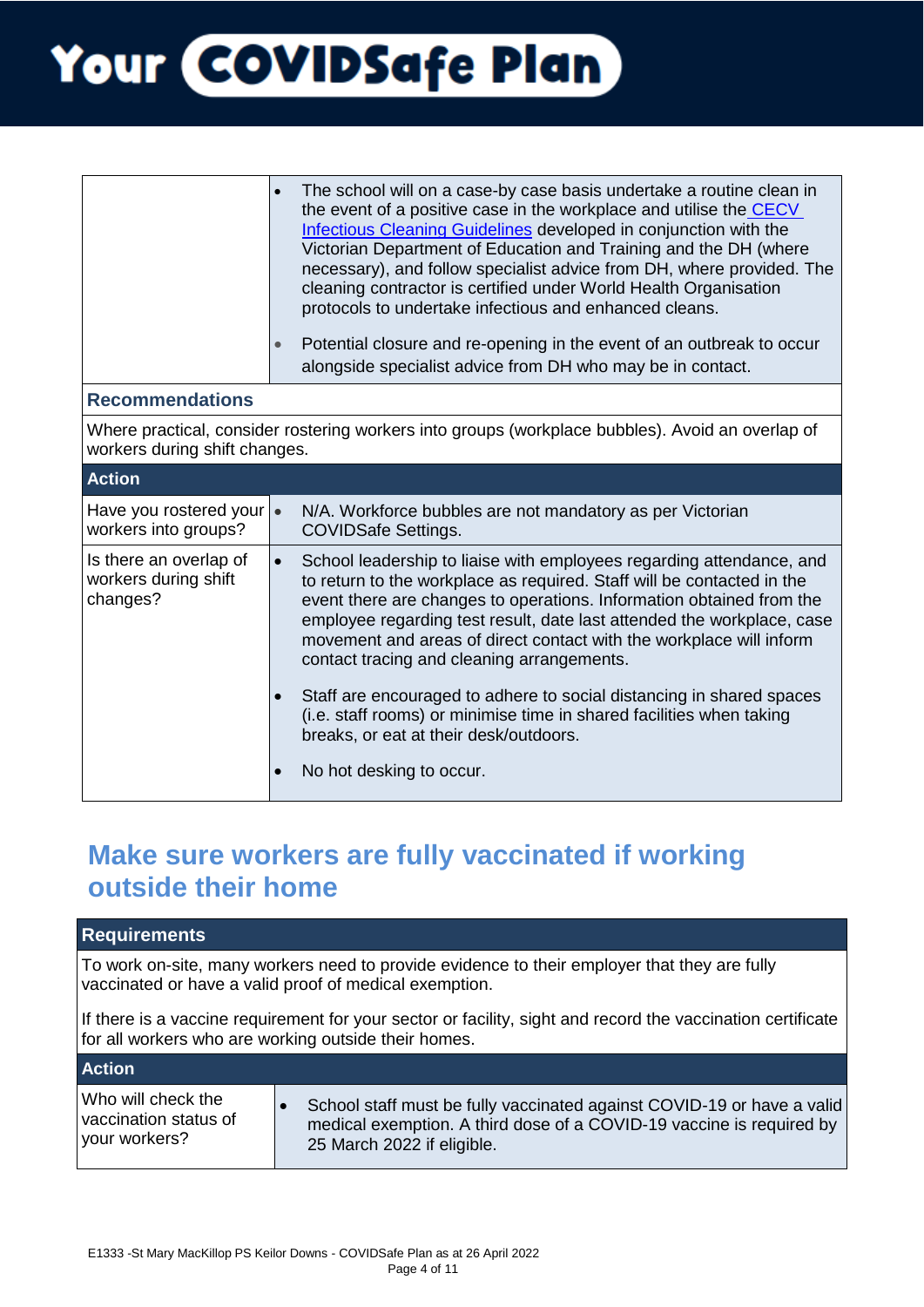|                                                                                                                          | Fully vaccinated school staff and any others performing work onsite<br>$\bullet$<br>who aren't yet eligible for a third dose have a third dose deadline of<br>three months and two weeks from when they had their second dose.<br>Under the COVID-19 Mandatory Vaccination (Specified Facilities)<br>Directions, if a worker is, or may be, scheduled to work at a specified<br>facility, the operator must collect, record and hold vaccination<br>information about the worker. For the purposes of our schools, this<br>means employees and others performing work onsite, although the<br>information we collect, record and hold is different for those two<br>categories.<br>Workers who are unvaccinated or have an unknown vaccination status<br>are not allowed to attend on site.<br>For more information see 'Required vaccinations for school staff' in the<br>$\bullet$<br><b>School Operations Guide.</b> |
|--------------------------------------------------------------------------------------------------------------------------|-------------------------------------------------------------------------------------------------------------------------------------------------------------------------------------------------------------------------------------------------------------------------------------------------------------------------------------------------------------------------------------------------------------------------------------------------------------------------------------------------------------------------------------------------------------------------------------------------------------------------------------------------------------------------------------------------------------------------------------------------------------------------------------------------------------------------------------------------------------------------------------------------------------------------|
| How will you manage<br>the records of<br>vaccination status?                                                             | Processes are already in place to record the vaccination status of<br>employees in Personnel Record System (PRS) or eHR/My HR.<br>Schools to implement a new process for recording vaccination status<br>for others performing work onsite attending the site, such as<br>contractors, volunteers and certain visitors.                                                                                                                                                                                                                                                                                                                                                                                                                                                                                                                                                                                                 |
| If your business<br>operates across multiple<br>sites, how will the<br>records be managed -<br>centrally or by location? | Evidence of vaccination status is managed centrally though an online<br>$\bullet$<br>system in Personnel Record System (PRS) or eHR/My HR.                                                                                                                                                                                                                                                                                                                                                                                                                                                                                                                                                                                                                                                                                                                                                                              |

### **Make sure customers check in and are vaccinated if required**

**Requirements** 

Businesses in sectors with a customer vaccination requirement must check customers over the age of 18 are fully vaccinated against COVID-19 or have a valid medical exemption.

| <b>Action</b>                                                                                             |                                                                                                                                                                                                                                                                                                                                                                                                                                                                                                                                                                                                          |  |
|-----------------------------------------------------------------------------------------------------------|----------------------------------------------------------------------------------------------------------------------------------------------------------------------------------------------------------------------------------------------------------------------------------------------------------------------------------------------------------------------------------------------------------------------------------------------------------------------------------------------------------------------------------------------------------------------------------------------------------|--|
| Who is responsible for<br>making sure customers<br>have checked in (if<br>required for your<br>business)? | Visitors<br>Parents, carers and other adult visitors (not performing work) are no<br>longer required to show evidence of two doses of COVID-19 vaccine.<br>Schools are not required to check the vaccination status of external<br>staff at external venues. Staff working at school camps must comply<br>with the relevant vaccination requirements of the venue.<br>Schools are permitted to allow external providers to use or hire school<br>facilities. When hiring out school facilities, schools are not required to<br>collect, record and hold vaccination information of staff or workers from |  |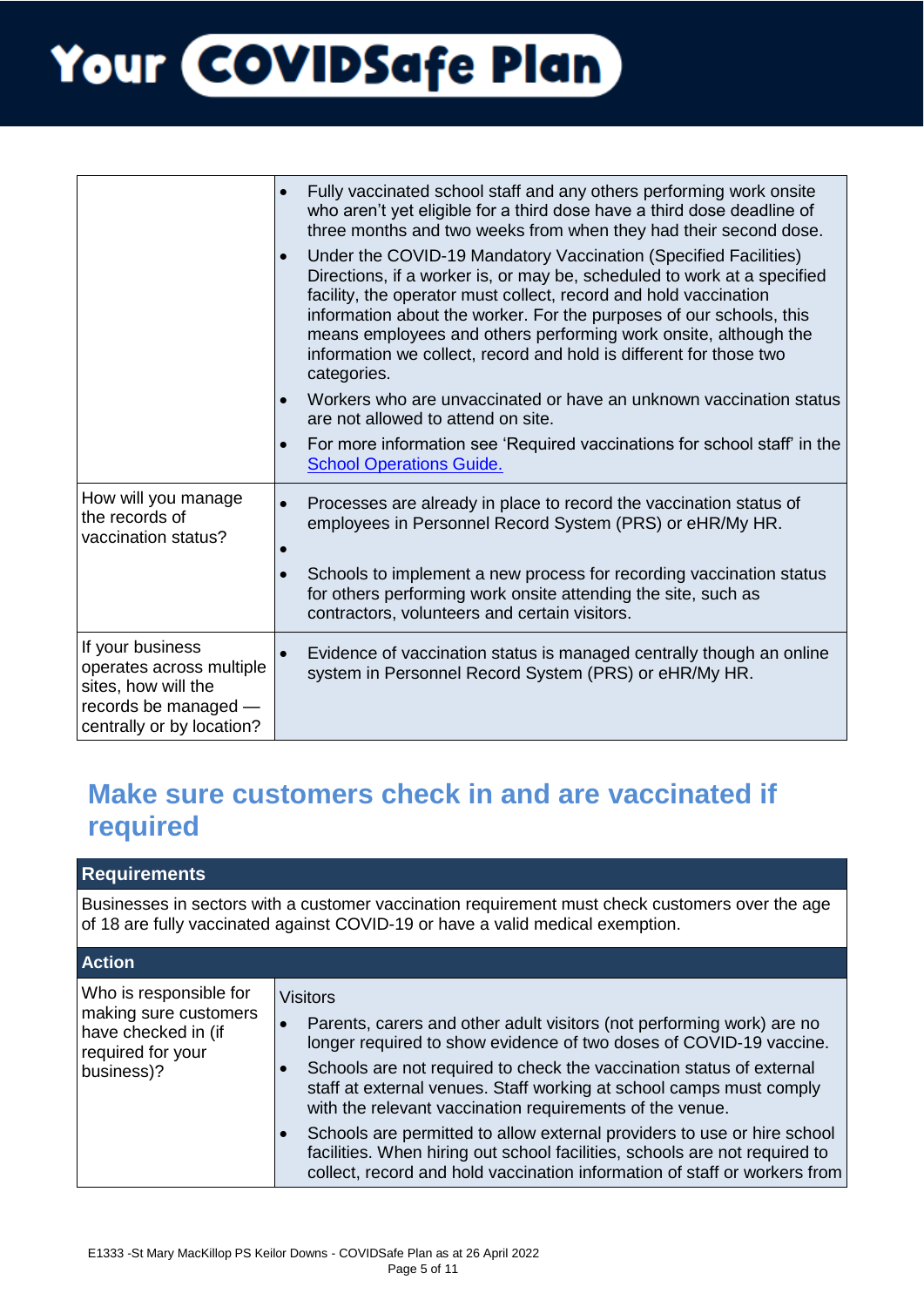|                                                                         |           | external community groups who use premises outside the school's<br>normal operating hours.<br>When unsure, providers should be directed to the Victorian<br>government Sector guidance to confirm COVIDSafe requirements.<br>Schools are reminded that existing sign in and out processes should<br>continue to be used to record visitor attendance, in particular the<br>purpose of visits, for legal and regulatory obligations. |
|-------------------------------------------------------------------------|-----------|-------------------------------------------------------------------------------------------------------------------------------------------------------------------------------------------------------------------------------------------------------------------------------------------------------------------------------------------------------------------------------------------------------------------------------------|
| Who is responsible for<br>confirming customers<br>are fully vaccinated? | $\bullet$ | School office administration<br>School leadership/principal                                                                                                                                                                                                                                                                                                                                                                         |

### **Record keeping**

| <b>Requirements</b>                                                                                                                                                                              |                                                                                                                                                                                                                                                                                                                                                                                                        |  |
|--------------------------------------------------------------------------------------------------------------------------------------------------------------------------------------------------|--------------------------------------------------------------------------------------------------------------------------------------------------------------------------------------------------------------------------------------------------------------------------------------------------------------------------------------------------------------------------------------------------------|--|
| In addition to records on worker vaccination information and QR Code processes, businesses are<br>required to maintain detailed records of worker attendance, areas of work and contact details. |                                                                                                                                                                                                                                                                                                                                                                                                        |  |
| Consider alternative record keeping methods if you lose power or wi-fi access.                                                                                                                   |                                                                                                                                                                                                                                                                                                                                                                                                        |  |
| <b>Action</b>                                                                                                                                                                                    |                                                                                                                                                                                                                                                                                                                                                                                                        |  |
| Describe how you will<br>keep records of this<br>information.                                                                                                                                    | All visitors, contractors or other persons entering the school are to sign<br>in at reception.<br>Internal record keeping is maintained.<br>$\bullet$<br>Office administration staff are present at reception entrance point and<br>ensure visitors, contractors and other workers sign in upon entry. This<br>will also inform contact tracing and notification of close contacts, where<br>required. |  |
| Who will keep records<br>up to date?                                                                                                                                                             | School office administration<br>$\bullet$<br>School leadership/principal                                                                                                                                                                                                                                                                                                                               |  |

### **Wear face masks to reduce the risk of COVID-19 transmission**

#### **Requirements**

Ensure all workers follow the current face mask requirements.

In settings where face masks are required, businesses and venues must display face mask posters at each public entrance.

#### **Action**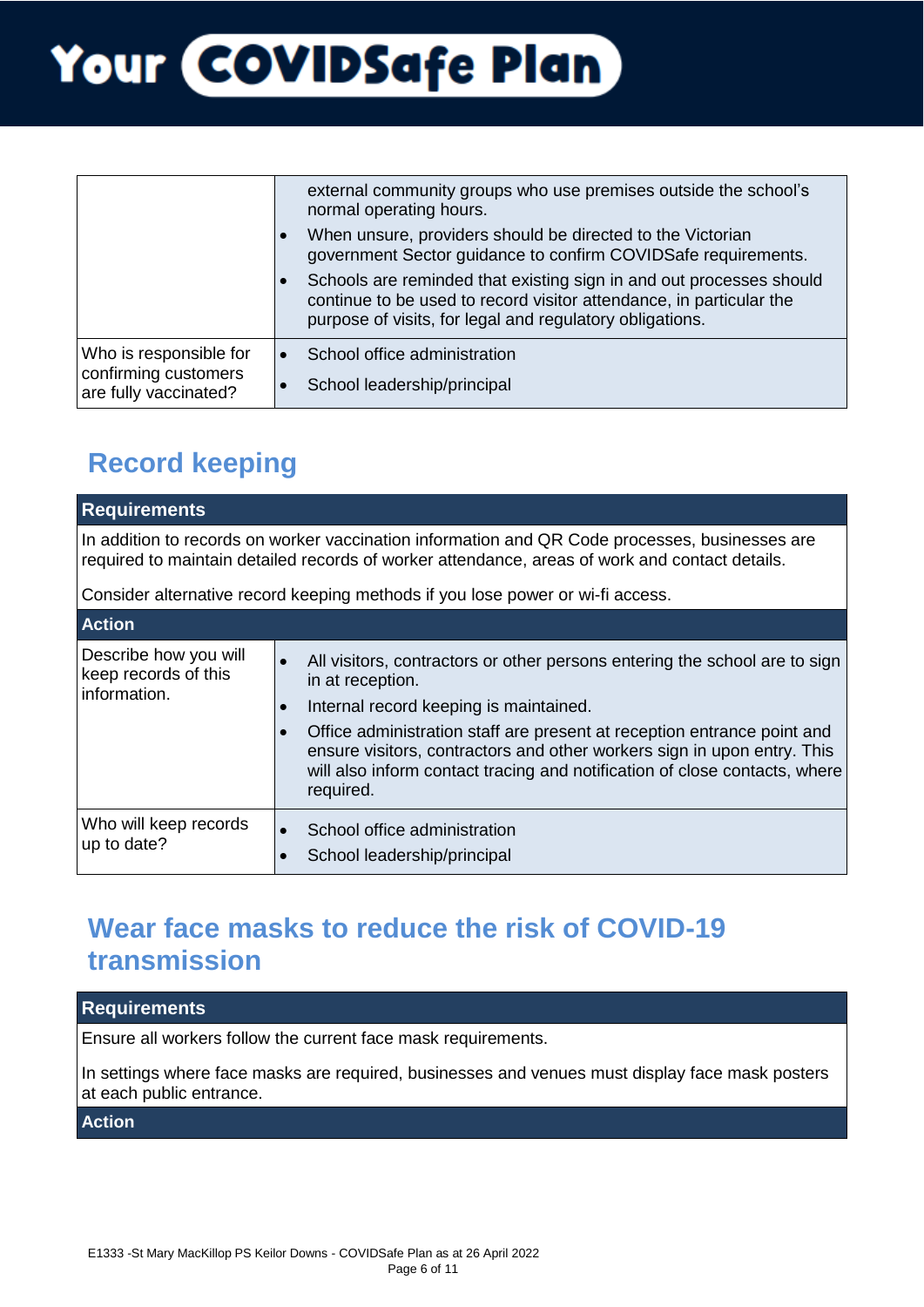| Do workers know the<br>face mask requirements<br>for your business?                                                 | As directed by the Minister of Health, from 11:59pm on 22 April 2022<br>face masks are not required in any school settings. Any students or<br>staff members who wish to wear a mask may do so, including those<br>who are medically at-risk. This means students in Grades 3 to 6 and<br>staff and visitors to primary schools are no longer required to wear<br>face masks.<br>Household contacts attending school who are over 8 years of age are<br>$\bullet$<br>required to wear face masks indoors unless they have a valid<br>exemption.                                                                                                                                                                                                                          |
|---------------------------------------------------------------------------------------------------------------------|--------------------------------------------------------------------------------------------------------------------------------------------------------------------------------------------------------------------------------------------------------------------------------------------------------------------------------------------------------------------------------------------------------------------------------------------------------------------------------------------------------------------------------------------------------------------------------------------------------------------------------------------------------------------------------------------------------------------------------------------------------------------------|
| Who will make sure<br>workers understand how<br>to wear face masks<br>correctly and when they<br>need to wear them? | All staff are being briefed on infection control precautions:<br>Avoid people with fevers, sweats, chills or flu-like symptoms.<br>$\circ$<br>Use hand sanitiser between classes and after contact with<br>$\Omega$<br>commonly touched surfaces.<br>Maintain good cough etiquette.<br>$\circ$<br>Do not touch, kiss or hug others.<br>$\circ$<br>Use disinfectant wipes to clean computers and desks between<br>$\circ$<br>different users and at the end of the day.<br>Where a student or staff member is identified as a positive case,<br>education contact tracing will no longer be a requirement.<br>The revised process is set out in Management of Confirmed Cases<br>$\bullet$<br>and Household Contacts at School section of the School Operations<br>Guide. |
| If required, who will<br>provide workers with<br>face masks?                                                        | Limited supplies of disposable face masks are available on site.                                                                                                                                                                                                                                                                                                                                                                                                                                                                                                                                                                                                                                                                                                         |
| Are face mask posters<br>required to be displayed<br>in your business setting?                                      | Face mask posters are not required to be displayed in school settings.<br>$\bullet$                                                                                                                                                                                                                                                                                                                                                                                                                                                                                                                                                                                                                                                                                      |
| Where are face mask<br>posters displayed?                                                                           | N/A                                                                                                                                                                                                                                                                                                                                                                                                                                                                                                                                                                                                                                                                                                                                                                      |

| <b>Recommendations</b>                                                                                                                                                                                                                            |                                                                                                                                                                                                        |  |
|---------------------------------------------------------------------------------------------------------------------------------------------------------------------------------------------------------------------------------------------------|--------------------------------------------------------------------------------------------------------------------------------------------------------------------------------------------------------|--|
| It is recommended you provide training, instruction and guidance on how to correctly fit, use and<br>dispose of Personal Protective Equipment (PPE) if it is required.<br>Masks should be worn for up to four hours and replaced after this time. |                                                                                                                                                                                                        |  |
|                                                                                                                                                                                                                                                   |                                                                                                                                                                                                        |  |
| <b>Action</b>                                                                                                                                                                                                                                     |                                                                                                                                                                                                        |  |
| Do your workers<br>understand the risk of<br>airborne transmission?                                                                                                                                                                               | CECV School Operations Guide has been developed and contains<br>information on how COVID-19 can spread through respiratory droplets<br>and key ways to protect workers through good hygiene etiquette. |  |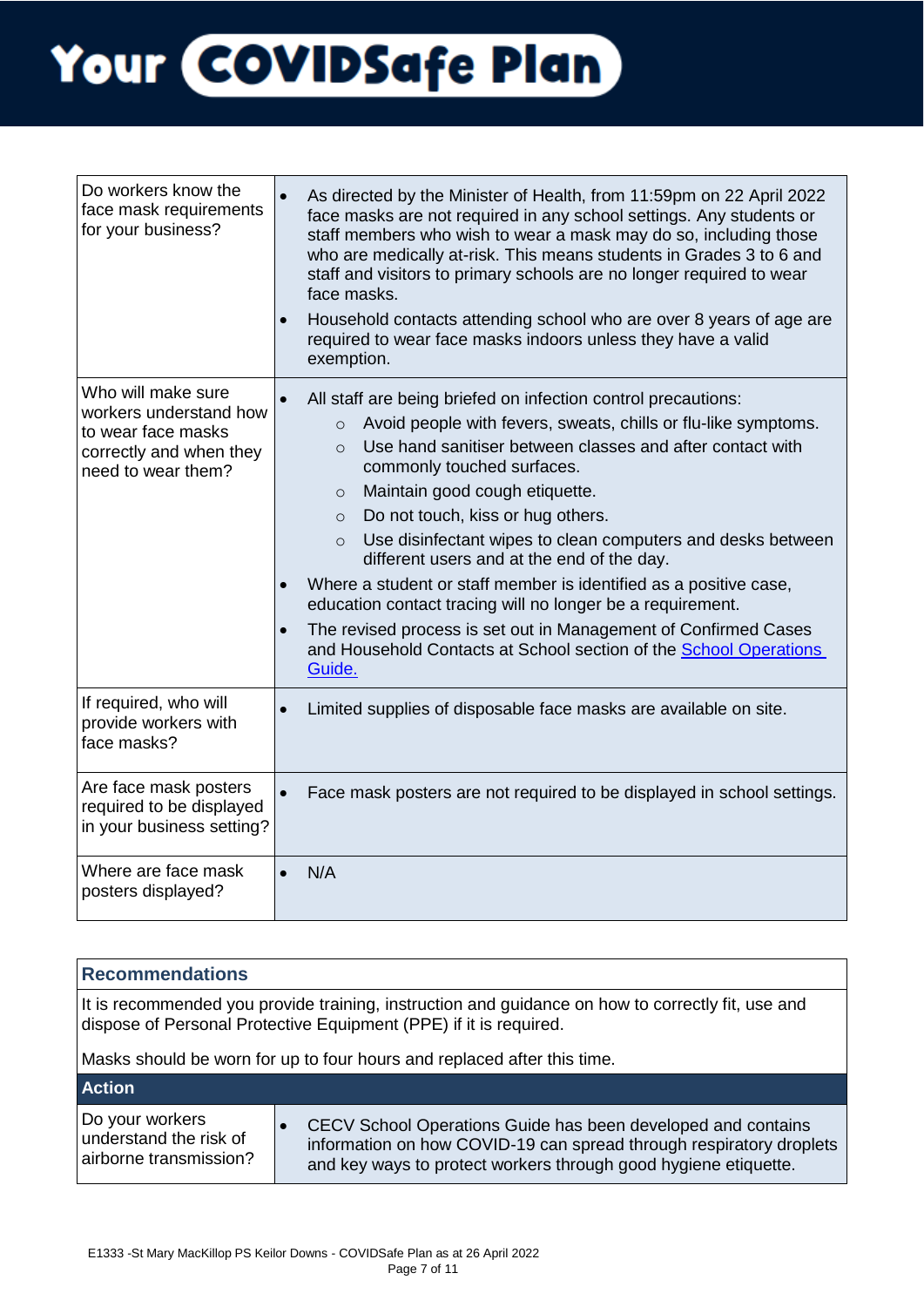|                                                                                     | All staff, students and visitors to schools should practise good hand<br>$\bullet$<br>hygiene, particularly on arrival to school, before and after eating, after<br>blowing their nose, coughing, sneezing or using the toilet. Staff should<br>direct or supervise young students where required.<br>Schools should provide age-appropriate education and reminders<br>$\bullet$<br>about hand hygiene. If soap and water are not readily available, hand<br>sanitiser that contains at least 60 per cent alcohol should be made<br>accessible.<br>Ensure the highest hygiene practices amongst food handlers, as per<br>the Department of Education and Training's Safe Food Handling<br>Guidance.                                                                                                                                                                                                                                                                                                                                                                                |
|-------------------------------------------------------------------------------------|-------------------------------------------------------------------------------------------------------------------------------------------------------------------------------------------------------------------------------------------------------------------------------------------------------------------------------------------------------------------------------------------------------------------------------------------------------------------------------------------------------------------------------------------------------------------------------------------------------------------------------------------------------------------------------------------------------------------------------------------------------------------------------------------------------------------------------------------------------------------------------------------------------------------------------------------------------------------------------------------------------------------------------------------------------------------------------------|
| Do you provide training,<br>instruction and guidance<br>on PPE use and<br>disposal? | Staff and adult visitors are being briefed to follow physical distancing<br>$\bullet$<br>rules:<br>Remain at least 1.5 metres from other individuals wherever possible.<br>$\bullet$<br>Only have one person in small work areas.<br>$\bullet$<br>Avoid shaking hands, hugging or touching others.<br>$\bullet$<br>Hold meetings outside in the open air if possible.<br>$\bullet$<br>Always use good hand and cough/sneeze hygiene.<br>$\bullet$<br>Eat lunch outside rather than indoors if possible.<br>$\bullet$<br>Don't share food or drinks in the workplace.<br>$\bullet$<br>Practise the hygiene and cleaning protocols detailed in this plan.<br>$\bullet$<br>Staff should reduce as far as possible the use of common areas such<br>as staff rooms.<br>Staff should eat and drink outside wherever possible and practicable.<br>$\bullet$<br>All staff on site are trained in the 'School and Early Childhood Infection<br>Prevention and Control During Coronavirus (COVID-19)' eLearn<br>module.<br>For more information: Guidance on hygiene and physical distancing. |

### **Improve indoor air quality**

#### **Recommendations**

Improving indoor air quality can reduce the risk of COVID-19 transmission in the workplace. This can be improved by:

- Adjust the settings on heating, ventilation and air conditioning (HVAC) systems or air conditioning units to increase the proportion of outdoor air.
- Air purifiers are advised to be prioritised for higher risk areas. These areas include where high levels of mixing of staff and reduced mask use when eating, higher levels of exertion and increased aerosol projection, and areas of lower ventilation and possible exposure to illness. For example, sick bays, staff rooms, canteens, school receptions and student centres, gymnasiums and music rooms.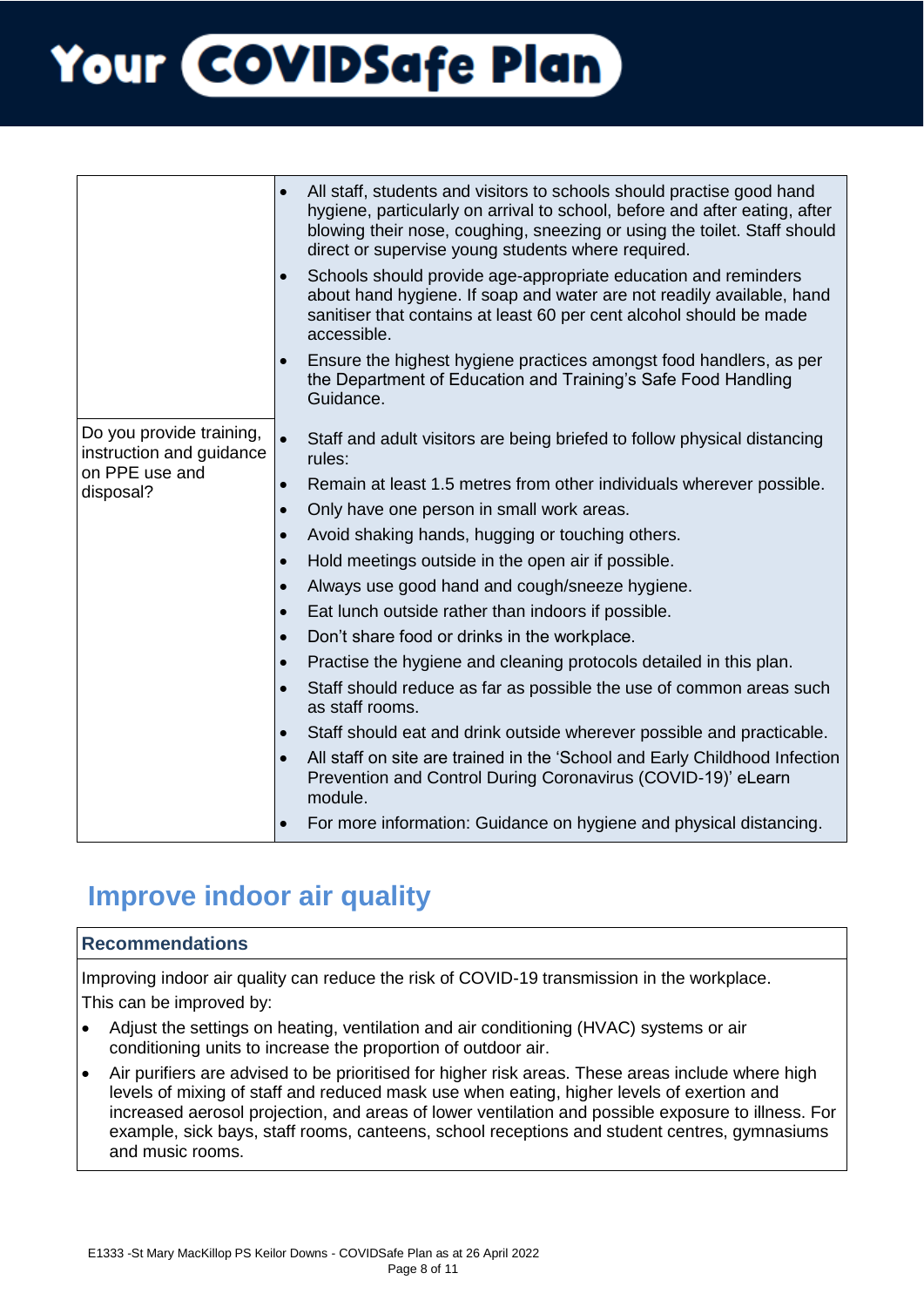- Turn on mechanical ventilation, where available and practicable, is to run systems during school hours including when rooms are unoccupied, and if possible ideally 2 hours before and after the use of a space. Where available, timers can be used to manage operation.
- Air recirculation should be eliminated or minimised by setting air conditioning units to use external air rather than recycling, where possible.
- Demand-controlled ventilation controls that reduce air supply based on occupancy or temperature should be disabled.
- Air conditioning filters should be maintained according to maintenance plans, checked and cleaned with appropriate PPE.
- Group activities have been rearranged to occur outdoors or in large indoor spaces where possible.
- Staff are being encouraged to open windows and doors to promote airflow where possible.
- Heating/split system filters are being cleaned on a regular basis to reduce the risk of airborne transmission.
- Air conditioning systems have been set to use fresh air.
- Not all mechanical systems can operate using outside air (for example, most split systems). Air conditioners that are unable to bring in outside air should not be considered as providing mechanical ventilation.
- Air conditioners may be used to provide thermal comfort, however if they cannot use outside air, then they need to be used with other ventilation strategies.
- Aim to open windows and vents that are higher or towards the ceiling during poor or windy weather.
- Keep exhaust fans are to be used as much as possible.
- Take measures to maintain thermal, noise and other comfort, such as flexible uniform and seating arrangements.
- Schools are encouraged to avoid or reduce the use of spaces that can't be ventilated with fresh outdoor air, including spaces with windows that don't open or open to environments with poor air quality or other pollutants. Rotate the use of spaces that can be well ventilated if required.
- Using more than one ventilation method creates greater opportunity to create a comfortable learning environment and maximising ventilation.
- For more information: [School Operations Guide.](file:///C:/Users/adamico/Downloads/CECV-School-Operations-Guide_Term_2_from_26_April_2022.pdf)

| <b>Action</b>                                                                                       |                                                                                                                                                                 |
|-----------------------------------------------------------------------------------------------------|-----------------------------------------------------------------------------------------------------------------------------------------------------------------|
| Can doors and/or<br>windows be opened?                                                              | Doors can be propped opened.                                                                                                                                    |
| Can you turn on ceiling<br>fans or wall-mounted air-<br>conditioning units to<br>increase air flow? | Settings on heating, ventilation and air conditioning (HVAC) systems<br>or air conditioning units can be adjusted to increase the proportion of<br>outdoor air. |
| Do you regularly service<br>your HVAC systems<br>including upgrading<br>filters?                    | Air conditioning filters are maintained according to maintenance plans,<br>checked and filters cleaned regularly.                                               |
| Can you use portable<br>filtration units to increase                                                | Air purifiers are advised to be used and prioritised for higher risk<br>$\bullet$<br>areas. These areas include where high levels of mixing of staff and        |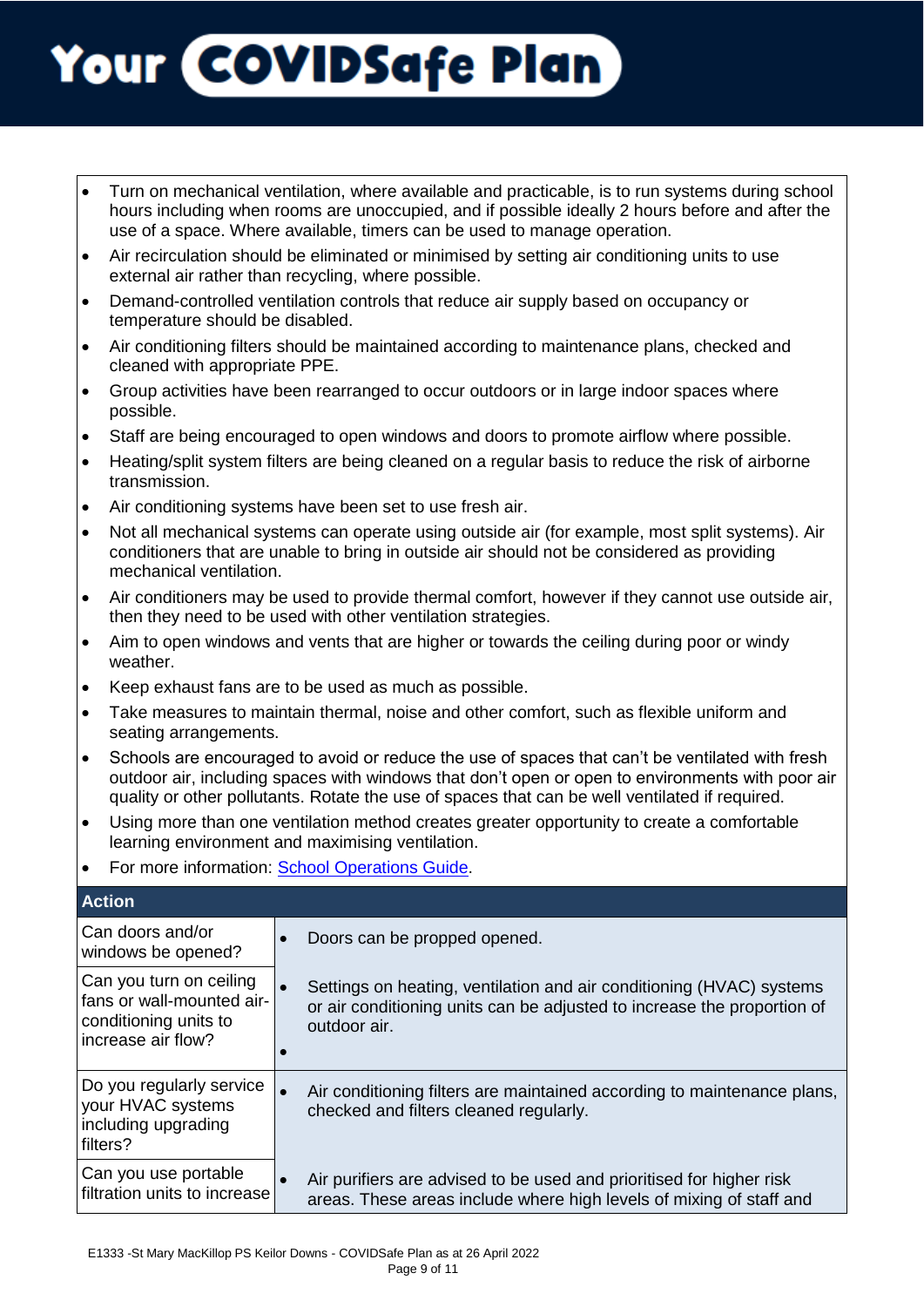| the clean air and reduce<br>the concentration of viral<br>particles? | reduced mask use when eating, higher levels of exertion and<br>increased aerosol projection, and areas of lower ventilation and<br>possible exposure to illness. For example, sick bays, staff rooms,<br>canteens, school receptions and student centres, gymnasiums and<br>music rooms. |
|----------------------------------------------------------------------|------------------------------------------------------------------------------------------------------------------------------------------------------------------------------------------------------------------------------------------------------------------------------------------|

### **Practise good hygiene and physical distancing**

| <b>Requirements</b>                                                                                     |                                                                                                                                                                                                                                                                                                                                                                                                                                                                                                                    |  |
|---------------------------------------------------------------------------------------------------------|--------------------------------------------------------------------------------------------------------------------------------------------------------------------------------------------------------------------------------------------------------------------------------------------------------------------------------------------------------------------------------------------------------------------------------------------------------------------------------------------------------------------|--|
|                                                                                                         | Businesses should be aware of any rules that limit the number of people on a work premises.                                                                                                                                                                                                                                                                                                                                                                                                                        |  |
| Soap and hand sanitiser should be available for all workers. Encourage regular handwashing.             |                                                                                                                                                                                                                                                                                                                                                                                                                                                                                                                    |  |
| <b>Action</b>                                                                                           |                                                                                                                                                                                                                                                                                                                                                                                                                                                                                                                    |  |
| Are there any limits on<br>the number of customers<br>or workers currently in<br>force for your sector? | $\bullet$<br>Density quotients no longer apply for workers or areas accessed by<br>the general public (i.e. reception areas). Workforce attending school<br>are encouraged to maintain physical distancing, where possible (i.e.<br>work areas, internal meeting rooms, staff rooms).<br>Protocol in place to ensure delivery drivers entering the premises<br>$\bullet$<br>maintain 1.5m physical distancing, where possible.<br>Staff have been advised via the School Operations Guide of physical<br>$\bullet$ |  |
|                                                                                                         | distancing requirements in applicable areas.<br>Delivery drivers are being advised to follow physical distancing,<br>$\bullet$<br>hygiene and cleaning protocols detailed in this plan.                                                                                                                                                                                                                                                                                                                            |  |
|                                                                                                         | Designated delivery areas are being clearly signposted at entry points<br>$\bullet$<br>to minimise contact.<br>All visitors attending schools, including for drop-off and pick-up, are<br>encouraged to maintain good COVIDSafe practices including physical<br>distancing, respiratory etiquette and hand hygiene. It is recommended<br>mask wearing be considered when physical distancing cannot been<br>maintained or when congregating in large groups.                                                       |  |
| Are wash stations easily<br>accessible and<br>adequately stocked?                                       | $\bullet$<br>All toilets are adequately stocked with paper towels and antibacterial<br>soap/hand sanisiter.<br>Soap dispensers are motion sensitive, as are hand sanitiser<br>$\bullet$<br>dispensers.<br>Clear signage of COVID-19 posters installed regarding hygiene<br>$\bullet$<br>requirements and regular hand washing.                                                                                                                                                                                     |  |
| Can everyone access<br>sanitiser when they<br>arrive?                                                   | Hand sanitiser is available at the front entrance and throughout the<br>$\bullet$<br>school.<br>Disinfectant wipes are to be used to clean computers and desks<br>$\bullet$<br>between different users and at the end of the day.<br>Staff are encouraged to wipe down items between use e.g.<br>$\bullet$<br>photocopier stations, kitchen items and office equipment.                                                                                                                                            |  |